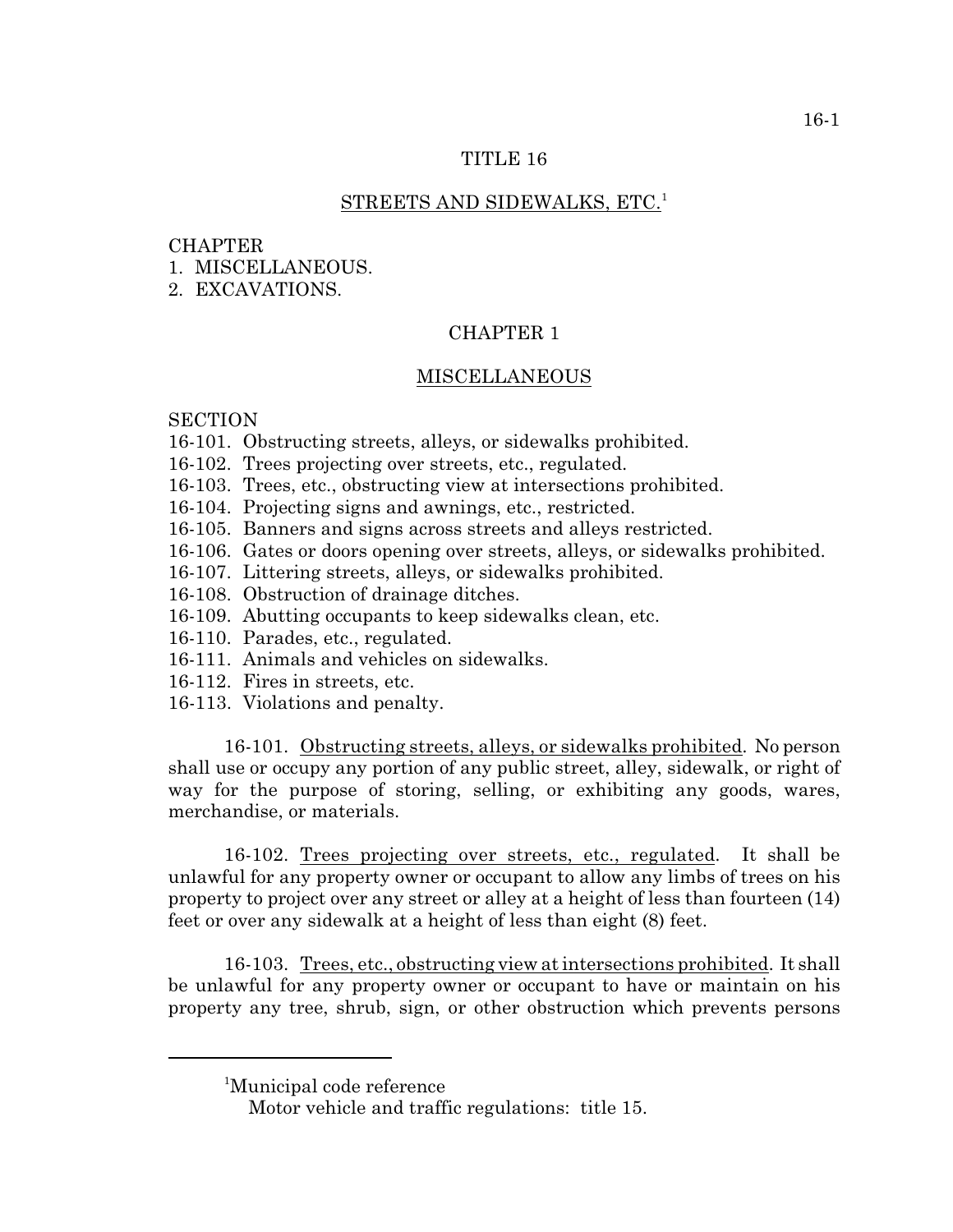driving vehicles on public streets or alleys from obtaining a clear view of traffic when approaching an intersection.

16-104. Projecting signs and awnings, etc., restricted. Signs, awnings, or other structures which project over any street or other public way shall be erected subject to the requirements of the building code.

16-105. Banners and signs across streets and alleys restricted. It shall be unlawful for any person to place or have placed any banner or sign across or above any public street or alley except when expressly authorized by the board of mayor and aldermen after a finding that no hazard will be created by such banner or sign.

16-106. Gates or doors opening over streets, alleys, or sidewalks prohibited. It shall be unlawful for any person owning or occupying property to allow any gate or door to swing open upon or over any street, alley, or sidewalk except when required by law.

16-107. Littering streets, alleys, or sidewalks prohibited. It shall be unlawful for any person to litter, place, throw, track, or allow to fall on any street, alley, or sidewalk any refuse, glass, tacks, mud, or other objects or materials which are unsightly or which obstruct or tend to limit or interfere with the use of such public ways and places for their intended purposes.

16-108. Obstruction of drainage ditches. It shall be unlawful for any person to permit or cause the obstruction of any drainage ditch in any public right of way.

16-109. Abutting occupants to keep sidewalks clean, etc. The occupants of property abutting on a sidewalk are required to keep the sidewalk clean. Also, immediately after a snow or sleet, such occupants are required to remove all accumulated snow and ice from the abutting sidewalk.

16-110. Parades, etc., regulated. It shall be unlawful for any person, club, organization, or other group to hold any meeting, parade, demonstration, or exhibition on the public streets without some responsible representative first securing a permit from the town recorder.

16-111. Animals and vehicles on sidewalks. It shall be unlawful for any person to ride, lead, or tie any animal, or ride, push, pull, or place any vehicle across or upon any sidewalk in such manner as unreasonably interferes with or inconveniences pedestrians using the sidewalk. It shall also be unlawful for any person knowingly to allow any minor under his control to violate this section.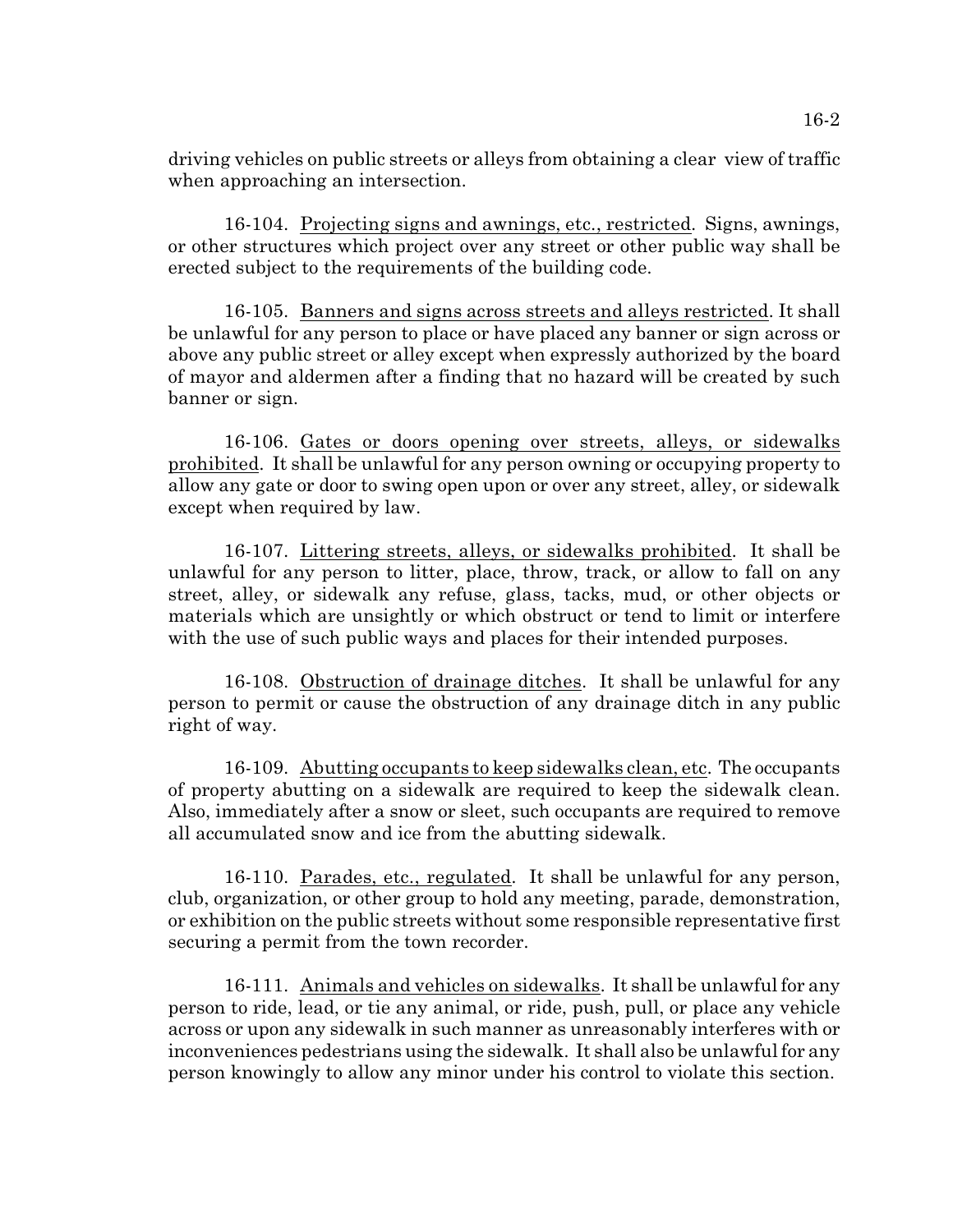16-112. Fires in streets, etc. It shall be unlawful for any person to set or contribute to any fire in any public street, alley, or sidewalk.

16-113. Violations and penalty. Violations of this chapter shall subject the offender to a penalty under the general penalty provision of this code.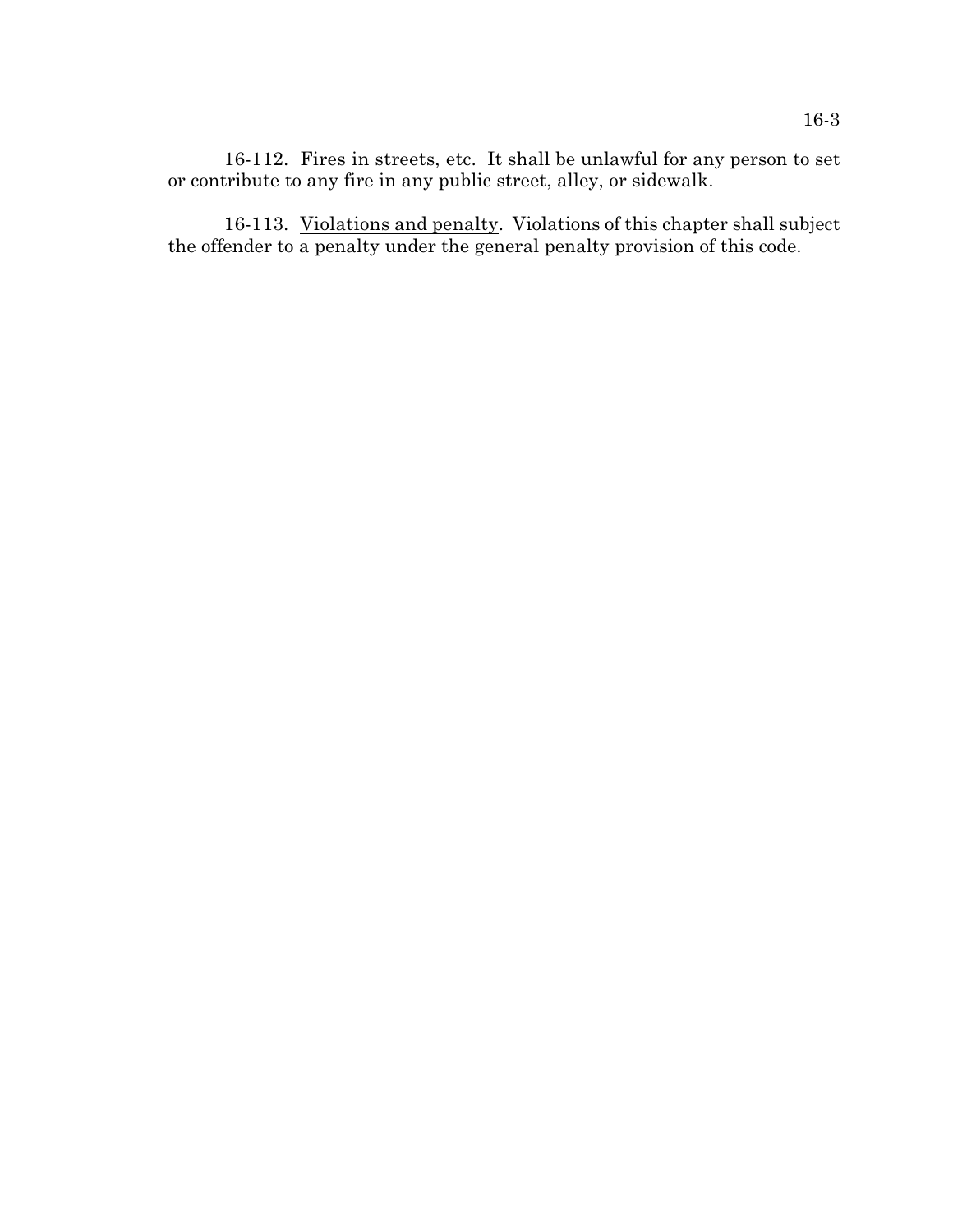### CHAPTER 2

### EXCAVATIONS

## **SECTION**

- 16-201. Permit required.
- 16-202. Applications.
- 16-203. Fee.
- 16-204. Deposit or bond.
- 16-205. Safety restrictions on excavations.
- 16-206. Restoration of streets, etc.
- 16-207. Insurance.
- 16-208. Time limits.
- 16-209. Supervision.
- 16-210. Violation and penalty.

16-201. Permit required. It shall be unlawful for any person, firm, corporation, association, or others, including utility districts to make any excavation in any street, alley, or public place, or to tunnel under any street, alley, or public place without having first obtained a permit as herein required, and without complying with the provisions of this chapter; and it shall also be unlawful to violate, or vary from, the terms of any such permit; provided, however, any person maintaining pipes, lines, or other underground facilities in or under the surface of any street may proceed with an opening without a permit when emergency circumstances demand the work to be done immediately and a permit cannot reasonably and practicably be obtained beforehand. The person shall thereafter apply for a permit on the first regular business day on which the office of the town recorder is open for business, and the permit shall be retroactive to the date when the work was begun.

16-202. Applications. Applications for such permits shall be made to the town recorder, or such person as he may designate to receive such applications, and shall state thereon the location of the intended excavation or tunnel, the size thereof, the purpose thereof, the person, firm, corporation, association, or others doing the actual excavating, the name of the person, firm, corporation, association, or others for whom the work is being done, and shall contain an agreement that the applicant will comply with all ordinances and laws relating to the work to be done. Such application shall be rejected or approved by the town recorder within twenty-four (24) hours of its filing.

16-203. Fee. The fee for such permits shall be twenty dollars (\$20.00).

16-204. Deposit or bond. No such permit shall be issued unless and until the applicant therefor has deposited with the town recorder a cash deposit. The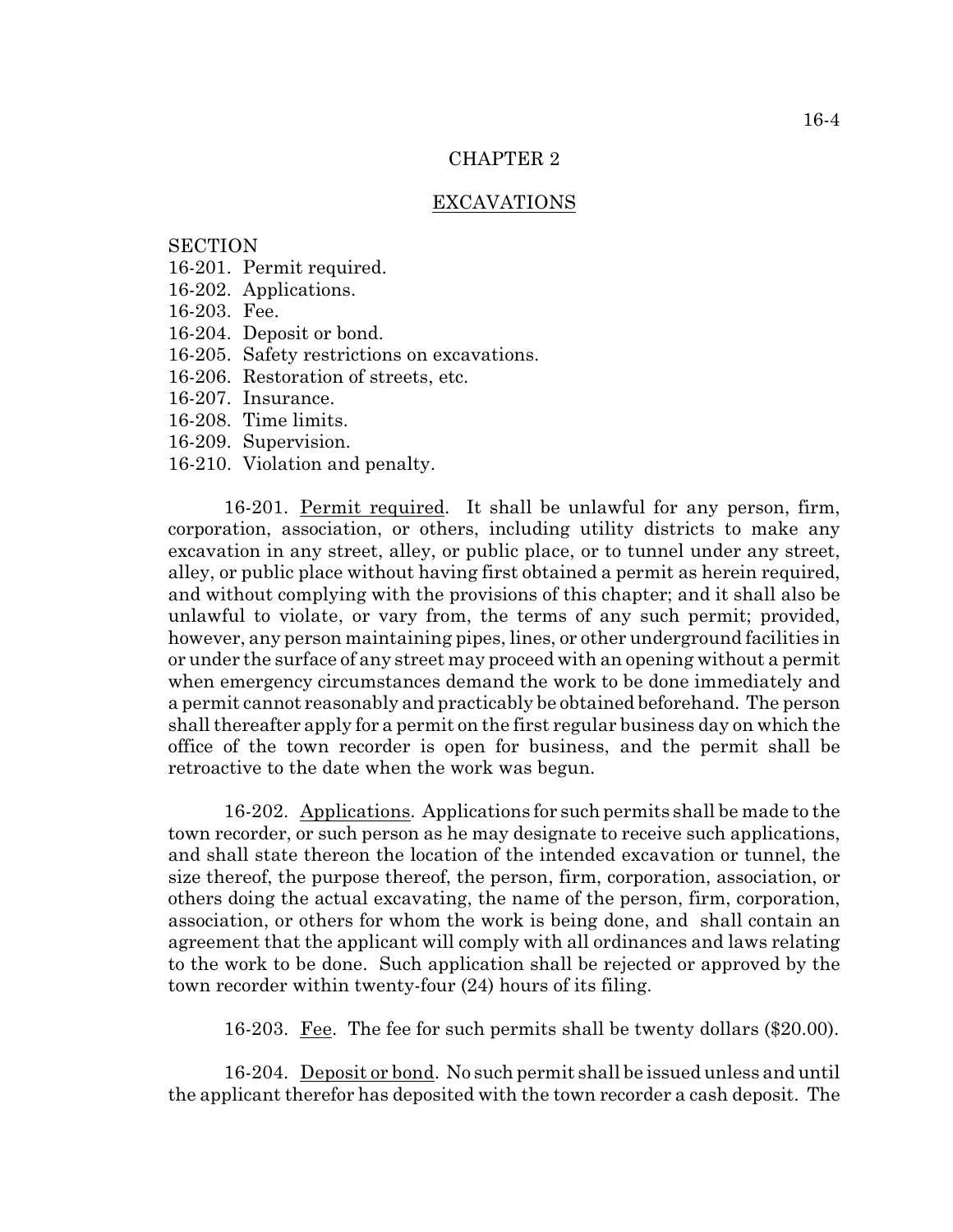deposit shall be in the sum of five hundred dollars (\$500.00) if no pavement is involved or one thousand dollars (\$1,000.00) if the excavation is in a paved area and shall insure the proper restoration of the ground and, laying of the pavement, if any. Where the amount of the deposit is clearly inadequate to cover the cost of restoration, the town recorder may increase the amount of the deposit to an amount considered by him to be adequate to cover the cost. From this deposit shall be deducted the expense to the town of relaying the surface of the ground or pavement, and of making the refill if this is done by the town or at its expense. The balance shall be returned to the applicant without interest after the tunnel or excavation is completely refilled and the surface or pavement is restored.

In lieu of a deposit the applicant may deposit with the town recorder a surety bond in such form and amount as the town recorder shall deem adequate to cover the costs to the town if the applicant fails to make proper restoration.

16-205. Safety restrictions on excavations. Any person, firm, corporation, association, or others making any excavation or tunnel shall do so according to the terms and conditions of the application and permit authorizing the work to be done. Sufficient and proper barricades and lights shall be maintained to protect persons and property from injury by or because of the excavation being made. If any sidewalk is blocked by any such work, a temporary sidewalk shall be constructed and provided which shall be safe for travel and convenient for users.

16-206. Restoration of streets, etc. Any person, firm, corporation, association, or others making any excavation or tunnel in or under any street, alley, or public place in this town shall restore the street, alley, or public place to its original condition except for the surfacing, which shall be done by the town but shall be paid for promptly upon completion by such person, firm, corporation, association, or others for which the excavation or tunnel was made. In case of unreasonable delay in restoring the street, alley, or public place, the town recorder shall give notice to the person, firm, corporation, association, or others that unless the excavation or tunnel is refilled properly within a specified reasonable period of time, the town will do the work and charge the expense of doing the same to such person, firm, corporation, association, or others. If within the specified time the conditions of the above notice have not been complied with, the work shall be done by the town, an accurate account of the expense involved shall be kept, and the total cost shall be charged to the person, firm, corporation, association, or others who made the excavation or tunnel.

16-207. Insurance. In addition to making the deposit or giving the bond hereinbefore required to insure that proper restoration is made, each person applying for an excavation permit shall file a certificate of insurance indicating that he is insured against claims for damages for personal injury as well as